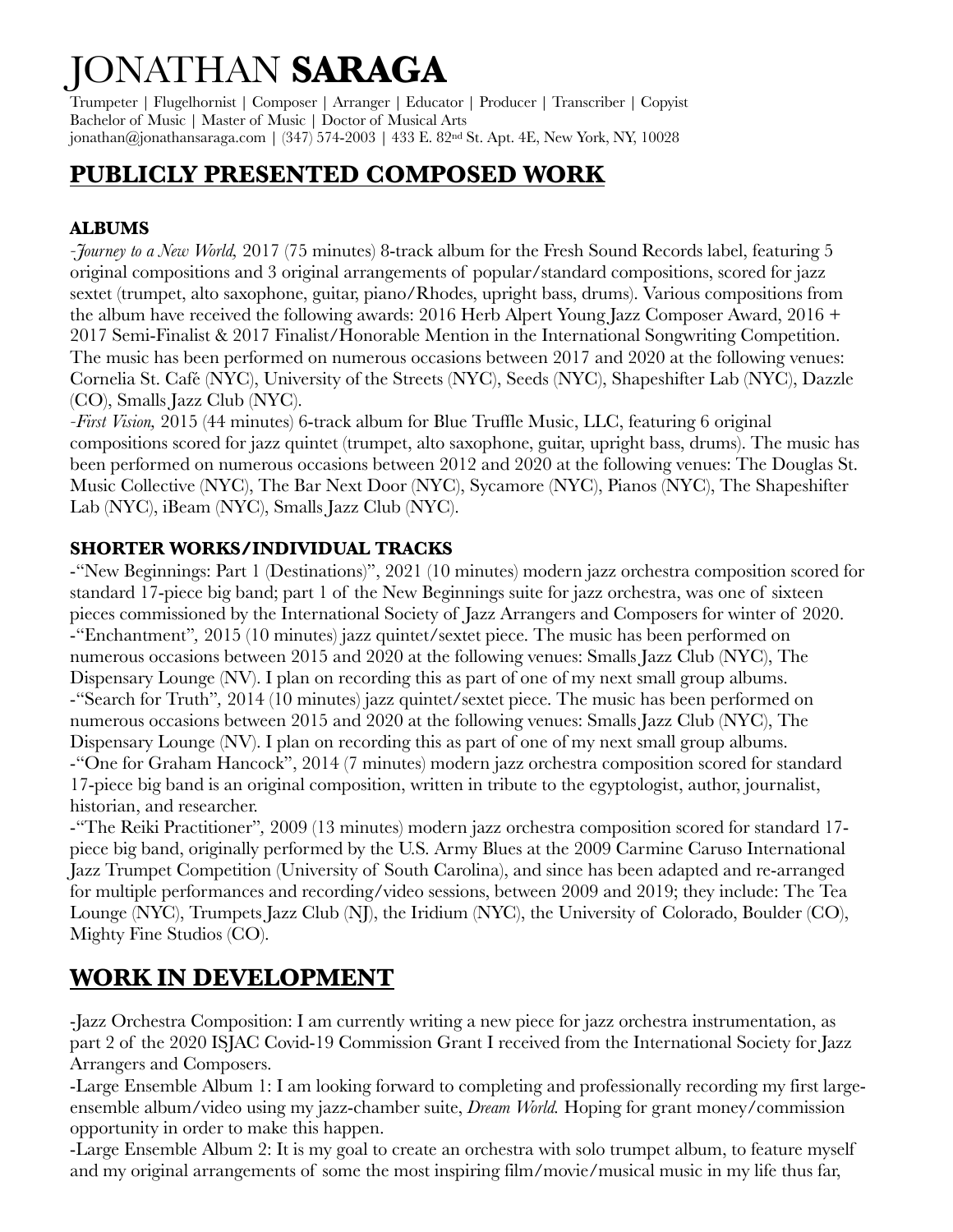including the following songs: When You Believe (The Prince of Egypt), Song of Purple Summer (Spring Awakening) The Passing of the Elves (Lord of the Rings), If I Loved You (Carousel), I See the Light (Tangled), Can you Feel the Love Tonight (The Lion King), Back in Time (Back to the Future), Speak Softly Love (The Godfather), Edge of Night (Lord of the Rings), Gravity (Free Solo), Anyone who Knows What Love is Will Understand (Black Mirror)

-Small Group Album 1: I have a collection of 3 unrecorded small group modern-jazz compositions that have been performed on numerous occasions, and I am in the process of writing and arranging more to accommodate a new record in the modern/contemporary jazz genre.

-Small Group Album 2: I have been studying ancient spiritual texts for some time now, and have gathered a collection of 12 song titles based on teachings/stories in the Bhagavad-Gita. It is my goal to create a small group album called *Advaita Vedanta* ("not duality"), which is a system of Hindu spiritual realization, based on these titles.

-Small Group Album 3: It is my goal to create a jazz sextet album, to feature myself and my original arrangements of some of my favorite popular singer-songwriter songs including the following songs: Piano Man (Billy Joel), Blow me Away (Breaking Benjamin), He's My Son (Mark Shultz), Earth Angel (Waters/Berry), How Deep is Your Love (Bee Gees) and others.

# **OTHER ARTISTIC WORK**

**NOTABLE ARTISTIC HIGHLIGHTS** *(all based in New York, NY unless otherwise noted)*

2021: Trumpeter w/ GRAMMY-nominated Terraza Big Band – Terraza 7

2019-20: Trumpeter w/ GRAMMY-nominated Remy Le Boeuf 's *Assembly of Shadows Orchestra* – The Jazz Gallery, Roulette

2019-20: Trumpeter w/ Jihye Lee Jazz Orchestra– Shapeshifter Lab, Birdland

2019-20: Trumpeter w/ Manuel Valera Big Band - Django, Terraza 7

2019-20: Trumpeter w/ Jason Marshall Big Band - Minton's Playhouse

2019: Trumpeter w/ GRAMMY-winning Maria Schneider Jazz Orchestra - The Jazz Standard

2019: Trumpeter w/ GRAMMY-winning Mingus Big Band - The Jazz Standard

2019: Trumpeter w/ Birdland Big Band – Birdland

2019: Trumpeter w/ Migiwa Miyajima Jazz Orchestra– Shapeshifter Lab

2018-20: Trumpeter w/ GRAMMY-nominated Darcy James Argue's Secret Society

2018: Headlining artist for the 1st ever Caribbean International Jazz Festival – Gelee Beach (Les Cayes, Haiti)

2017: Trumpeter w/ MacArthur Fellow Tyshawn Sorey Group - The Met Brewer, The Stone

2017: Release of 2nd album as leader, Journey to a New World (Fresh Sound New Talent)

2016: Soloist in world premiere of GRAMMY-nominated Jimmy Greene Big Band - Dizzy's Club Coca-Cola

2015: Trumpeter w/ the Valery Ponomarev Big Band - Zinc Bar

2015: Lead Trumpeter w/ Eco-Music Big Band - Carnegie Hall

2015: Trumpeter w/ Eric Bergen - Birdland

2015: Trumpeter w/ Djakout Mizik – The Barclay's Center

2015: Trumpeter w/ Henry Cole group

2015: Trumpeter w/ Steve Coleman large ensemble

2014: Trumpeter w/ Orrin Evans' Captain Black Big Band - Smoke

2014: Callback for the Juilliard Artist Diploma program auditions

2014: Trumpeter in world premiere of 71 trumpet piece "Trumpet City" by Craig Sheppard

2014: Lead Trumpeter in U.S. National off-Broadway production of Damn Yankees (North America)

2013: Trumpeter w/ the GRAMMY-winning Afro-Latin Jazz Orchestra - Birdland

2013: Trumpeter on Island Princess for Princess Cruises (Panama Canal)

2013: Festival of New Trumpet Music world premiere of Henry Brant's "Flight Over a Global Map" – 'Roulette

2012: Release of debut album as a leader First Vision (Blue Truffle Music LLC)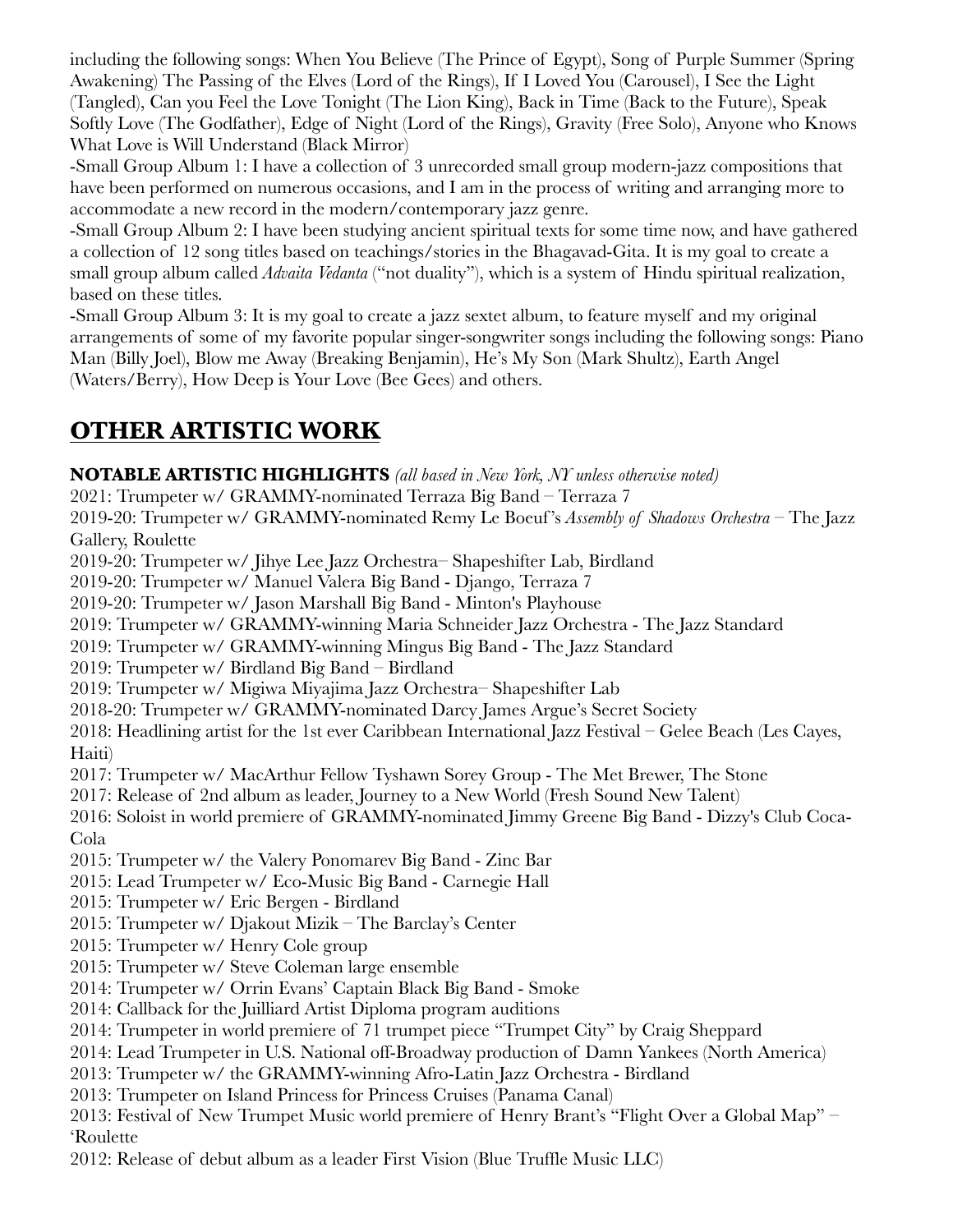2011: Trumpeter at the Blue Note Jazz Festival w/ J.C. Hopkins Biggish Band – The Highline Ballroom 2010: Trumpeter with Zee Ave at the Anugerah Industri Muzik (AIM) awards - Putra World Tower (Kuala Lumpur, Malaysia)

#### **RECORDINGS AS A SIDEMAN**

2021: Real Stormin' Norman *Euphoria* 2021: terrance peng Bears *May Try to Share Your Lunch* 2021: ConSoul *Lonestar* 2021: Craig Shepard *Trumpet City* 2021: Alex Heffron *Looking Out* 2020: Gary Fogel Lagtet *In the Nick of Time* 2019: Gary Fogel LagTet *It is What it Is* 2017: Noah Barker *Business Actual* 2016: Eric Block *Spanish Island* 2016: Eco-Music Big Band *Rebel Spirits* 2016: The Oatmeal Jazz Combo *Instant Oats* 2016: Eco-Music Big Band *Colors of Resistance* 2016: Afro Peruvian New Trends Orquestra *Uniting Beats (Ritmos Que Unen)* 2015: Ece Moisson *Gelmissin* 2014: Wynn Walent *With Friends from Here and There* 2013: Oatmeal Jazz Combo *Steel Cut Oats* 2012: Math of Trees *The Gears Below* 2012: Western Sky Music *Station*s 2012: Do La Mizik *New York Time* 2012: System Band *Se Nou'k Kon'n Fe'l* 2011: Mr. Breakdown *Shake Daddy Jupiter* 2011: Shedly Abraham *7th Step* 2012: The New York Korean Jazz Orchestra *The First Step* 2010: Avishai Darash *Helix Kweentet* 2010: Rafrechi *Jwet La Bel Nan Min'w* 2009: Charlie Philips *Charlie Phillips* 2009: Captain Coconut *Everybody's Business* 2008: International Trumpet Guild *The Roads They've Taken: Winners of the ITG Conference Student Jazz Improvisation Competition*, *1979-2008* 2006: Doug Ratner *Surviving the City*

**NOTABLE PERFORMANCE VENUES AS LEADER** *(all venues in New York, NY unless otherwise noted)* Caribbean International Jazz Festival (Les Cayes, Haiti) Cornelia St. Café The Douglas St. Music Collective Seeds The Bar Next Door The Shapeshifter Lab iBeam Festival of New Trumpet Music Smalls Jazz Club Jazz at the Kitano Culture Lab LIC

Dazzle Jazz Club (CO) Nocturne (CO)

## **NOTABLE PERFORMANCE VENUES AS SIDEMAN** *(all venues in New York, NY unless otherwise noted)*

The Barclays Center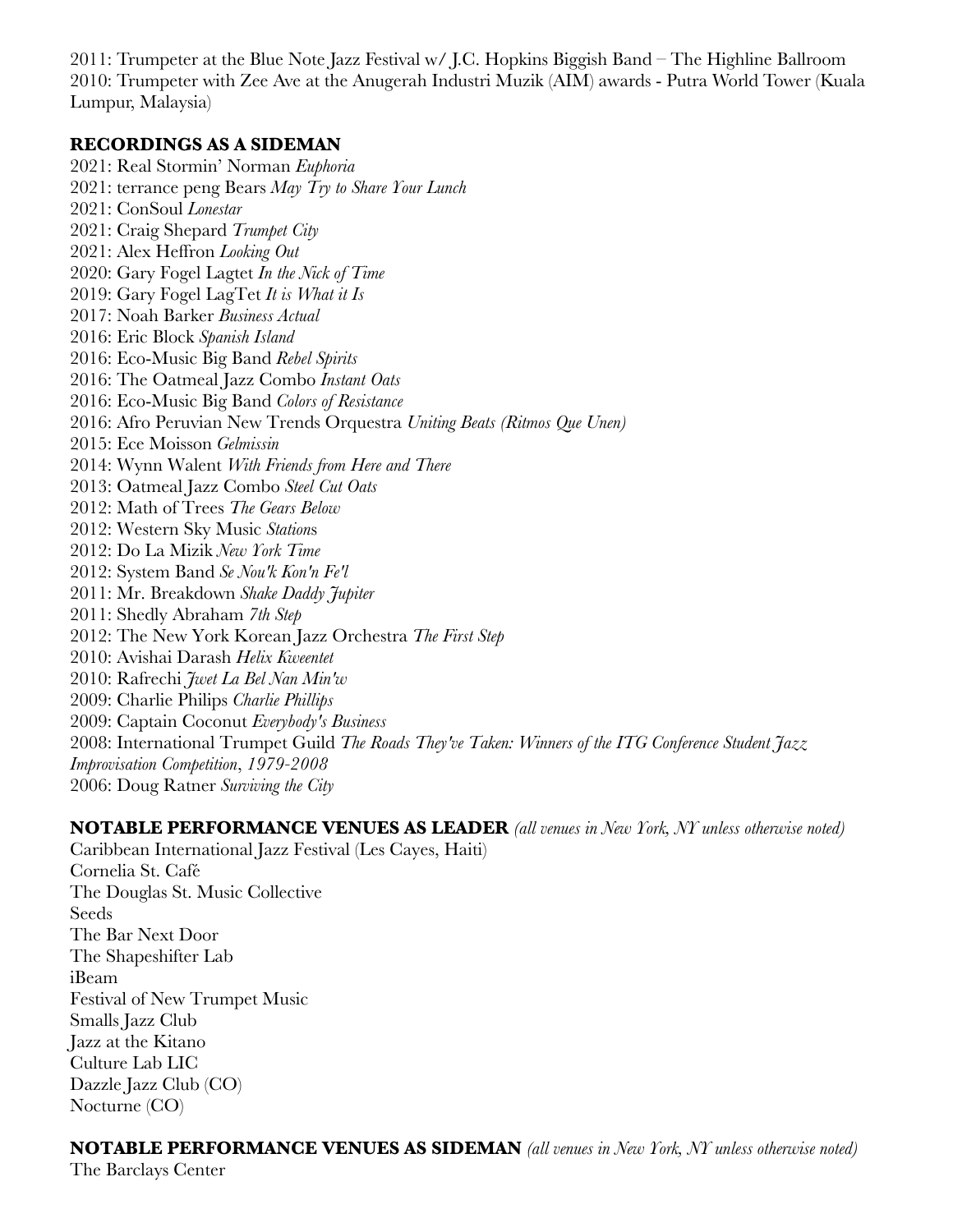St. Peter's Church The Metropolitan Museum of Art Carnegie Hall National Arts Club Symphony Space NYU Skirball Theater The Stone The Cutting Room Alice Tully Hall The Jazz Gallery Roulette Joe's Pub Rose Hall The Blue Note The Jazz Standard Rockefeller Center Birdland Jazz at the Kitano Dizzy's Club Coca-Cola Fat Cat Zinc Bar The Hotel New Yorker **Mezzrow** The Apollo Theater Smalls Jazz Club Smoke Jazz Club St. Peter's Church The Douglas St. Music Collective The Knitting Factory Sullivan Hall Firehouse Space Chris' Jazz Club (Philadelphia, PA) The Painted Bride (Philadelphia, PA) Spirits (Miami, FL) Bicentanial Park (Miami, FL) Putra Indoor Stadium (Kuala Lumpur, Malaysia)

#### **REVIEWS**

4/4 Stars *Recommended* – Jazzwise UK (Tony Hall), *Journey to a New World,* 2017 4/5 Stars – All About Jazz (Troy Dostert), *Journey to a New World,* 2017 4/5 Stars – Jazz Journal (Brian Morton), *Journey to a New World,* 2017 3.5/4 Stars - Audiophile Audition (Fritz Balwit) - *Journey to a New World,* 2017 4/4 Stars – Sea of Tranquility (Jon Neudorf), *Journey to a New World,* 2017 4/5 Stars – All About Jazz (Dan Bilawsky), *First Vision,* 2012 4/5 Stars – All About Jazz (Dan McClenaghan), *First Vision,* 2012 4/5 Stars – All About Jazz (Hrayr Attarian), *First Vision,* 2012

## **INTERVIEWS**

Friday Night Jazz (w/ Ray Vega) - Vermont Public Radio In Frequency (w/ Ethan Helm) podcast Debbie Burke Jazz Author (two separate blog interviews) The Trumpet Blog (w/ Bruce Chidester) KUVO-Denver, CO (w/ Arturo Gomez/Eric Troe)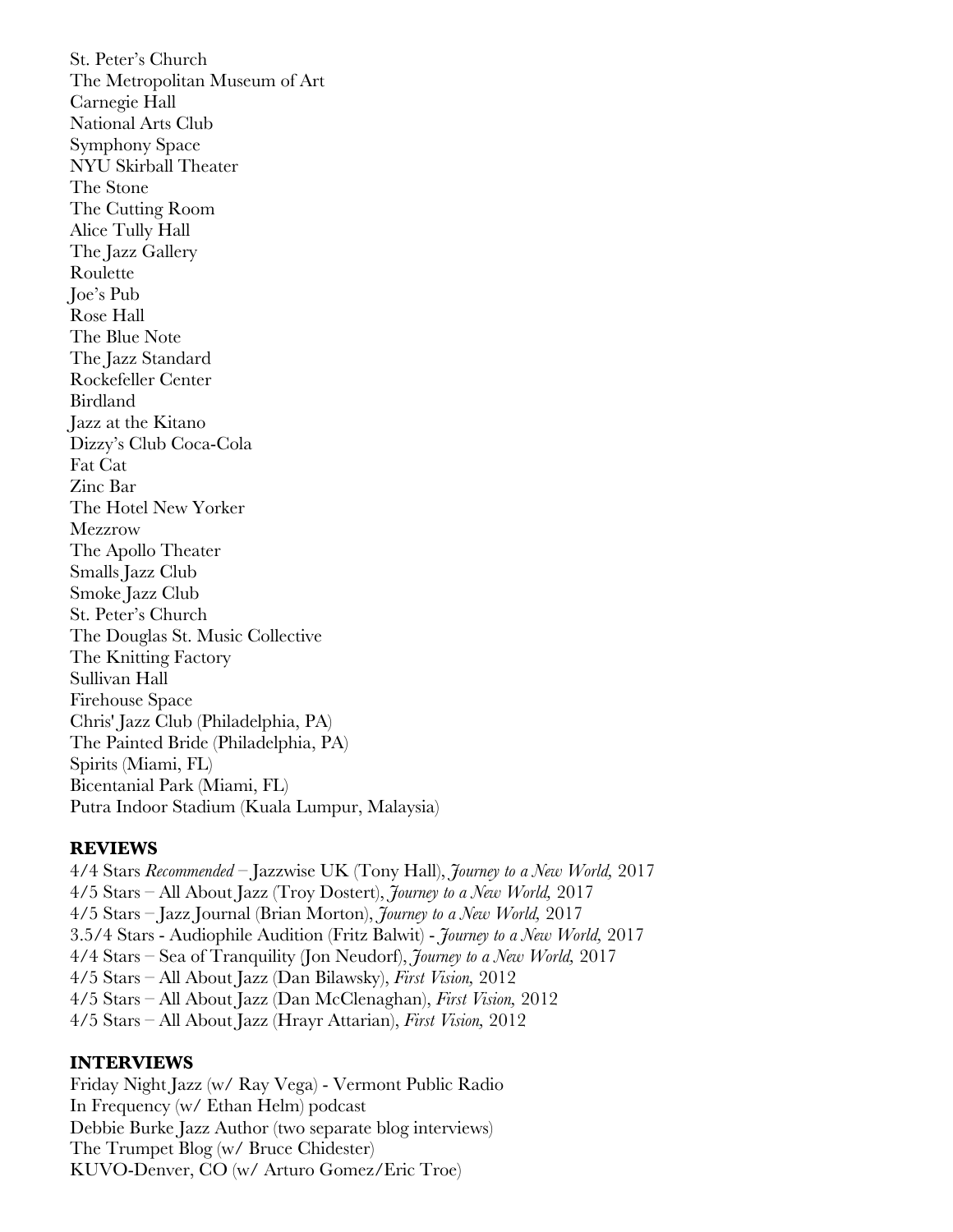The Jazz Hole (w/ Linus Wyrsch) Hawai`I Public Radio (w/ Charles Husson) Public Radio International (w/ Jeff Hanley) Pulin 4 Jazz (w/ Rich Pulin) Sunday Night Jazz (w/ Ron Jackson)

## **FEATURES**

Composers Now (featured piece on their "Sound/Visions" YouTube playlist) We Are The Art Talent Jungle Fluke Productions, London

**THEATRE** *(as a lead trumpeter; all performances took place in New York, NY unless otherwise noted)*

2016: Drowsy Chaperone - Riverdale Rising Stars

2015: Anything Goes - AfterWork Theatre

2014: The Wild Party - New Studio on Broadway

2012: Sweet Charity - New Harlem Arts Theater

2012: Damn Yankees - Way-Off Broadway Productions (National Tour)

2011: Guys and Dolls - LaGuardia High School production, LaGuardia High School

# **AWARDS**/**ACHIEVEMENTS**

-U.S. Air Force Academy Band jazz/commercial trumpet vacancy auditions - Finalist (1 of 2 candidates), 2021 -Unsigned Only Music Competition Semi-Finalist, "Destinations" selected work (12% of 10,000 entries), 2021 -U.S. Navy Band Commodores jazz trumpet vacancy auditions (Washington DC, Washington) - Finalist (1 of 2 candidates), 2021 -Millay Colony for the Arts Core Residency - Waitlist, 2021 -Haleakala National Park Artist in Residence program (Maui, Hawaii) - Finalist, 2021 -Downbeat Student Music Award, Graduate College Outstanding Arrangements - Small Ensemble, 2021 -Association for Popular Music Education conference - Edinburgh Napier University (Edinburgh, Scotland), Selected Presenter, 2020 -International Society for Improvised Music conference - Melbourne Conservatorium of Music (Melbourne, Australia) - Selected Presenter, 2020 -GRAMMY-winning Afro-Latin Jazz Orchestra 4th trumpet chair auditions - Finalist (1 of 3 candidates), 2020 -Chamber Music America's New Jazz Works Grant Competition - Finalist, 2020 -BMI Jazz Composers Workshop, Selected Participant, 2020 -Downbeat Student Music Award, Outstanding Performance, Latin Group, Undergraduate Category, 2020 -International Songwriting Competition, Winner/Honorable Mention/Finalist, "The Great Journey" selected work, 2017 -International Songwriting Competition, Semi-Finalist, "New World", "Uprising", "The Great Journey" selected works, 2017 -Full Scholarship/Paid Assistantship & Instructorship for Doctor of Musical Arts Degree, University of Colorado, Boulder, approx.  $$33,000$  in scholarship  $+ $47,000$  in salary, 2016-19 -ASCAP Herb Alpert Young Jazz Composer Award, Recipient, *Uprising* selected work, 2016 -International Songwriting Competition, Semi-Finalist, "Uprising" selected work, 2016 -Carmine Caruso International Jazz Trumpet Solo Competition, Finalist (1 of 5), 2009 -International Trumpet Guild Jazz Trumpet Solo Competition, Finalist, 2007, \$1000

# **GRANTS/COMMISSIONS**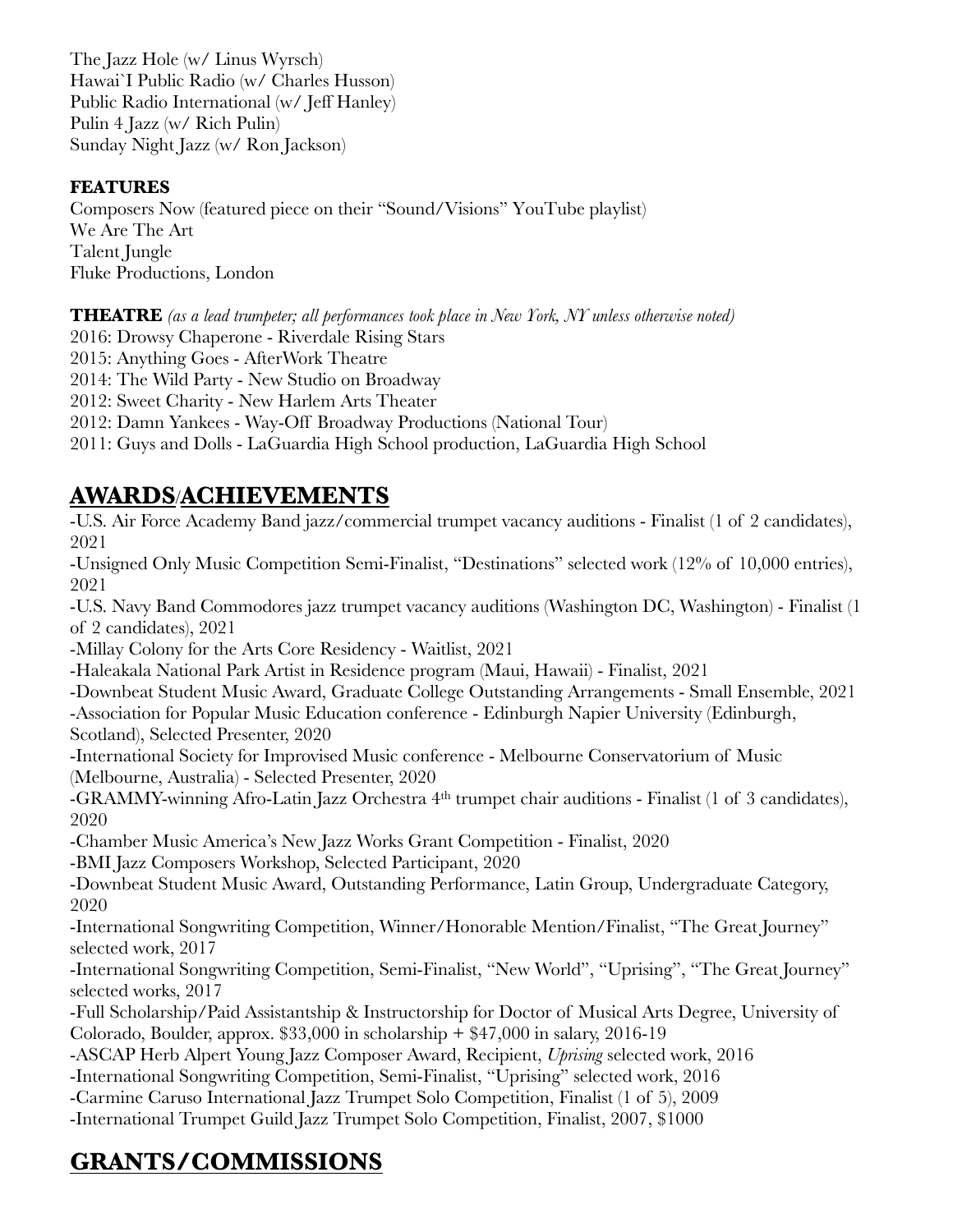United States Artists, \$5000 International Society of Jazz Arrangers and Composers, 2020, \$500 University of Colorado Boulder, Music Advisory Board, 2020, \$600 Louis Armstrong Educational Foundation, 2020, \$1000 The Actors Fund/Local 802 Musicians Union, 2020, \$500 The Jazz Foundation of America, 2020, \$200 The Afro-Latin Jazz Alliance, 2020, \$200 The Recording Academy/MusiCares, 2020, \$1000

# **RESIDENCIES**

Chashama chaNorth Summer Residency Program, 2021, 3 weeks Banff Early Fall Musicians in Residence program, 2019, 2 weeks Banff International Workshop in Jazz and Creative Music, 2015, 3 weeks School for Improvisational Music Summer Intensive Program, 2011, 2 weeks

# **EDUCATION**

# **DEGREES**

University of Colorado, Boulder, Doctor of Music Arts degree in Jazz Studies/Trumpet Performance, 2016-2019

SUNY Purchase, Master of Music degree in Jazz Studies/Trumpet Performance, 2010-2011 SUNY Purchase, Bachelor of Music degree in Jazz Studies/Trumpet Performance, 2005-2009

## **ADDITIONAL EDUCATION**

Banff International Workshop in Jazz and Creative Music - The Banff Center, Alberta CA, 2015 School for Improvisational Music Selective Summer Intensive Program, New York, NY, 2011 Master of Music Degree - Rutgers University, New Brunswick, NJ, 2010 Vermont Jazz Center Summer Jazz Camp, Burlington, VT, 2007 Queens College Summer Jazz Program – Queens College, New York, NY, 2006

## **TEACHERS**

Brad Goode, Jon Faddis, Laurie Frink, Ray Vega, Peter Evans, Scott Wendholt, Jim Rotondi, Jeremy Pelt, Tony Kadleck, Mike Rodriguez, Joe Magnarelli, Wynton Marsalis, Allen Vizzutti, Walter White, Bill Dunn, John Lambert, Conrad Herwig, Ralph Bowen, Pete Malinverni, Charles Blenzig, Jimmy Greene, Todd Coolman, Steve Wilson, Jon Gordon, Hal Galper

# **TEACHING & SCHOLASTIC EMPLOYMENT**

2019-2020: Music Teacher – Jazz Empowers, New York, NY 2017-present: Music Teacher - New York Jazz Academy, New York, NY 2016-2019: Graduate Part-Time Instructor/Teaching Assistant, University of Colorado, Boulder 2016-present: Music Teacher - New York Ensemble Classes 2013-present: Music Teacher - Afro-Latin Jazz Academy of Music, New York, NY 2010-present: Music Teacher - Gramercy Brass Orchestra of New York, New York, NY 2017: Piano, Singing and Drama Teacher-Jubilee Summer Enrichment Program, New York NY 2015: Piano, Trumpet, General Music Teacher - Lyceum Kennedy International School, New York, NY 2010-2011: Departmental Assistant - SUNY Purchase, New York, NY 2009-2010: Departmental Assistant - Mason-Gross School of the Arts, Rutgers University, New Jersey

# **ADDITIONAL RELEVANT CATEGORIES**

# **SELECTED PRESS QUOTES**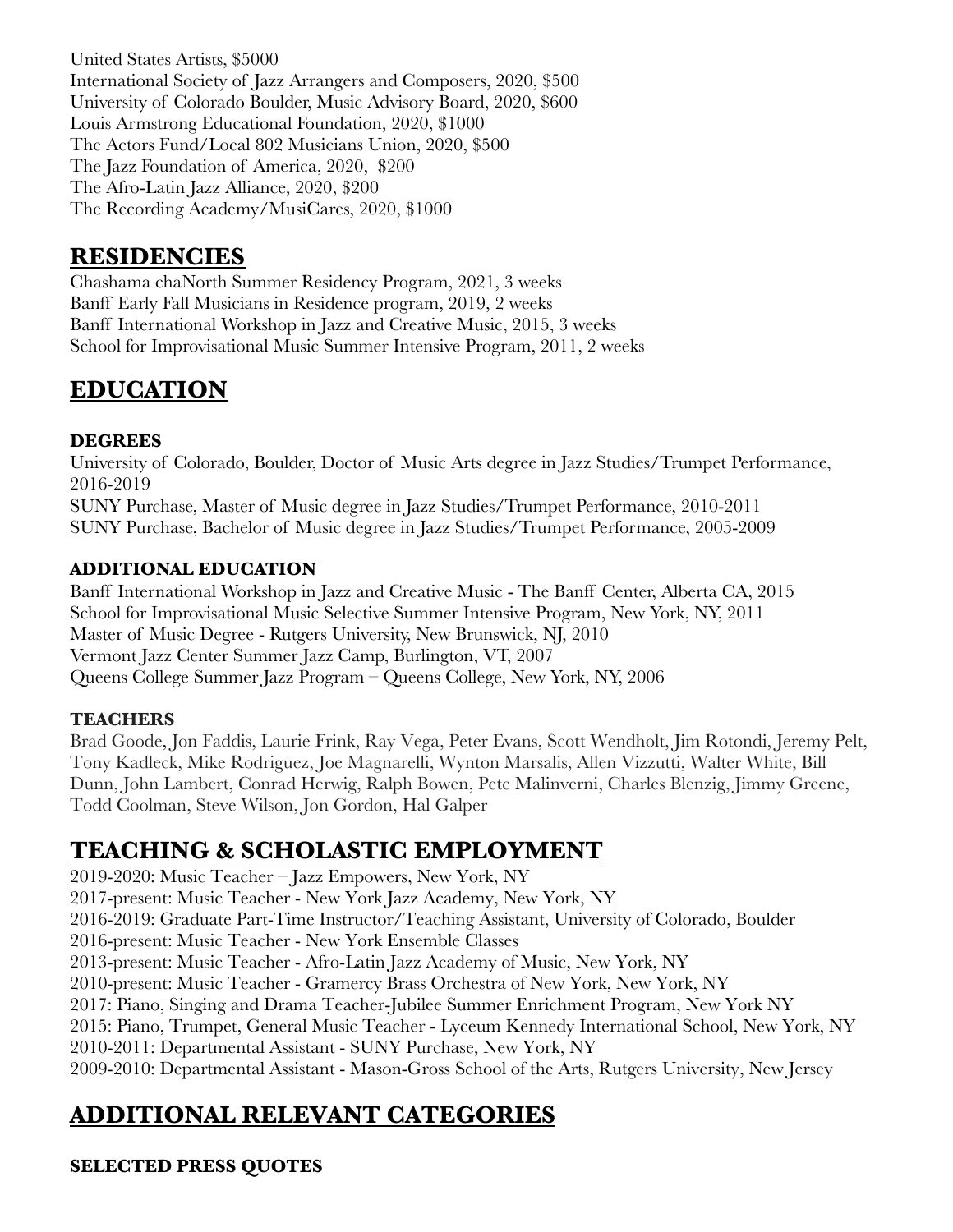#### *JOURNEY TO A NEW WORLD*

*"Saraga is obviously very aware of the direction of jazz in his hometown of New York..."* -Jazzwise UK *"There are no weak links in this band"* -Sea of Tranquility

*"The music pulls from its astonishing maturity and its capacity to suggest a singular experience but open and appropriate enough for the listener."* -Jazz Magazine (France)

*"familiar but also fresh; grounded but also hopeful."* -Debbie Burke, Jazz Author

*"assertive", "sharp line-up", "inventive"* -Jazzwise UK

*"Embodying a deft compositional approach and some first-rate musicianship, Saraga's Journey is just that: an opportunity to discover and explore some exciting musical territory, with a skilled and adventurous leader as a guide."* -All About Jazz *"A very focused and well-conceived album by Jonathan and his crew. His compositions display great personality and poise, with everyone in the band finding ways to channel the current sounds of modern jazz, using their various influences as a platform to delve into their own musical personalities."* -Miguel Zenon

## *FIRST VISION*

*"a skillfully conceived and exquisitely realized debut that brings to mind the edgy, envelope- pushing hard bop of many a Blue Note record in the early 1960s."* –All About Jazz

*"a rare blend of individuality and maturity."* –All About Jazz

*"The music, all Saraga-penned, has an uncommon freshness coming from a 24-year-old artist who is well on his way to forming his own compositional voice."* –All About Jazz

*"First Vision isn't the stuff of amateurs on the brink of musical maturity, it's a stand-up-and- take-notice offering."* –All About Jazz

*"First Vision shouldn't be measured as a debut; it deserves to be judged only on its bountiful merits, which include stellar trumpet work, intriguing tunes and strong group chemistry."* –All About Jazz

*"At times, Saraga's music can exhibit a wandering, nomadic, Klezmer-influenced sound that further cements the (Dave) Douglas connection via that trumpeter's work with John Zorn's flagship Masada." –All About Jazz "An excellent debut recording as a leader for Jonathan Saraga. Highly creative playing and writing throughout the CD, all done within a strong and fresh ensemble concept."* -Jon Gordon

*"Jonathan has always impressed me and this recording helps lay a foundation for what I know will be a great career. Check it out!"* -Scott Wendholt

*"Jon's new recording is a splendid collection of originals which features some fine young musicians."* -Charles Blenzig

## MISC.

*"Jonathan is a real improvisor and has the technique to express his ideas fluently and with heart." -*Scott Lee *"Saraga is a trumpeter with a singular vision that is motherloaded by a creative force but isn't a slave to it."* –Midwest Record

*"His chops, lust for musical life and don't-box-me-into-a-stylistic-corner mentality make him seem like the musical offspring of trumpeters Dave Douglas and Ambrose Akinmusire."* -Dan Bilawsky, All About Jazz

*"I have long been an admirer of Jonathan's musicianship, both as an excellent instrumentalist and a thoughtful, creative jazz improviser. Jonathan embodies what I feel is the best approach to modern jazz music: a thorough grounding in the rich tradition of the music coupled with a restless, searching spirit that seeks to express the music of now."* -Jimmy Greene *"With a fresh approach to trumpet playing and improvisation, the emerging original voice of Jonathan Saraga is one that is indeed worthy of our attention." -*Todd Coolman

*"Jonathan is a top-notch player. I have no doubt that he will be among the best players of his generation. He possesses the necessary ability both as a trumpeter and a musician to lead the way forward in the jazz community. When I listen to new young player, I look for a someone who has a progressive style that is anchored in the tradition of the music. Jonathan already fits that model."* -Scott Wendholt

*"Jonathan Saraga has everything he needs to be a vital part of a new wave of trumpet players: Soul, intelligence, great technique and acute musical awareness. It's all here, in the unique writing and the inventive playing. Dig it!"* -Jim Rotondi *"Jonathan Saraga has been, from the first time I heard him play in 2005, a force. I never heard him take a solo, write a piece of music or, for that matter, have a conversation that wasn't pointed, serious and coming from a place of curiosity, interest and resolve. As a result, he has blossomed into an artist of real depth and the even better news is his relative youth -- who knows what he has yet to realize!"* -Pete Malinverni

*"Every note, phrase, dynamic, articulation and small nuance comes from his inner being and is effortlessly presented to his*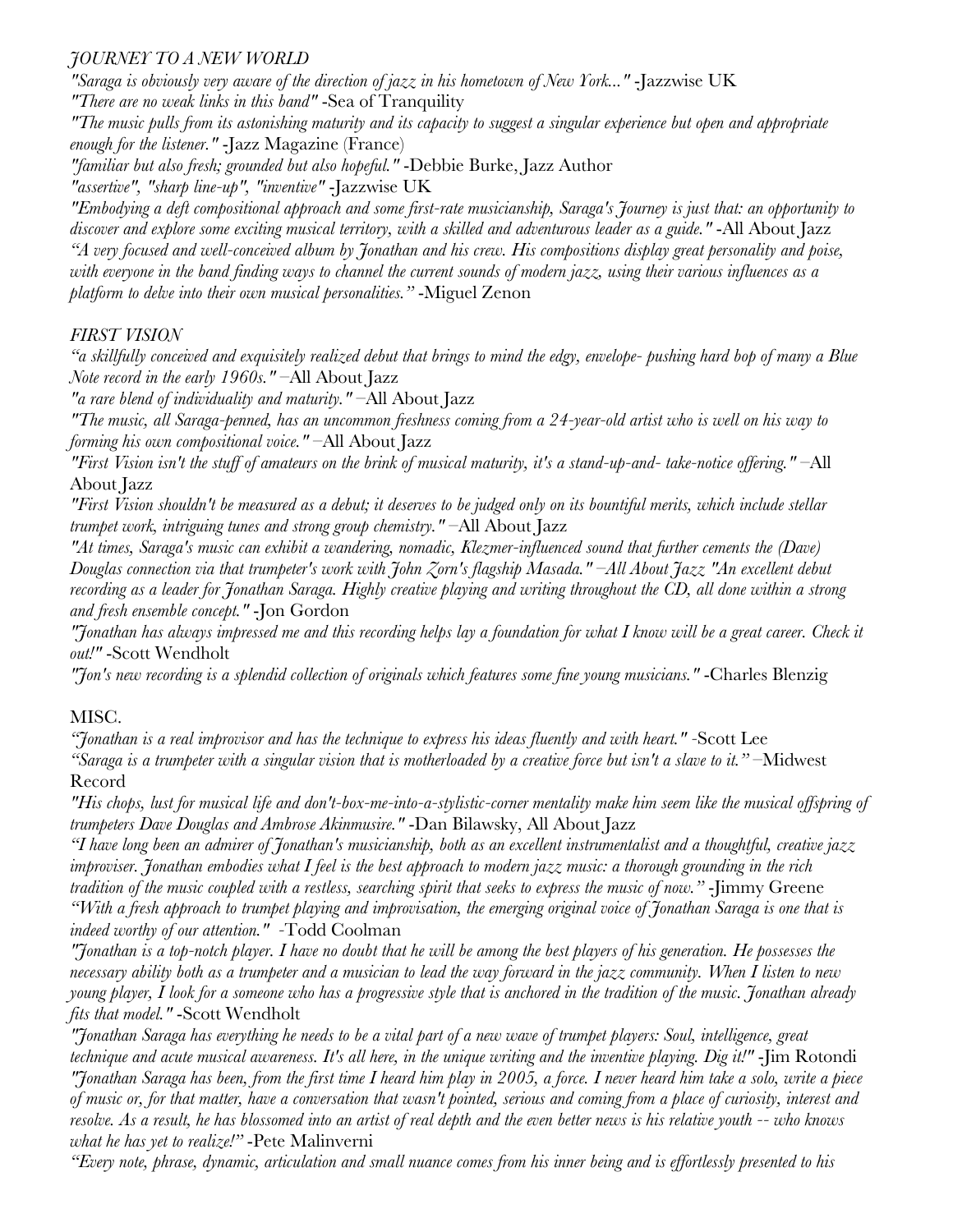## **RESEARCH/WRITTEN WORKS**

## LISTENING/TRANSCRIPTION

*-A Brief Reflection on Process and Study of Content in Extended Solo Transcription*—a broad study on John Coltrane's nearly 27-minute extended solo on "One Down One Up" from the album *One Down One Up live at the Half Note.* (Transcription 48 pages, Paper 14 pages, Powerpoint)

*-Kurt Rosenwinkel's "Cubism" & It's Post-Bop Ascetic*—an analytic study on an original composition by the guitarist, and the presence of compositional devices and improvisational vehicles which often appear in post-bop compositions of the 1960's. (17 pages, 9 sources, Powerpoint)

*-A Selective Analysis of Prelude no. 3 from Book 1 of J.S. Bach's Well Tempered Clavier and Miguel Zenon's "JSB"* explores the theory and rhetoric behind select sonic occurrences within Johann Sebastian Bach's Prelude No. 3 in C# Major from his Well-Tempered Clavier Book 1, and how MacArthur Fellow and saxophonist, Miguel Zenon adapted and re-imagined it for modern-day jazz quartet instrumentation. (10 pages, 4 sources, Powerpoint)

-Detailed analysis of Clifford Brown's extended 12-minute solo on "Hot House" from the album *Live at the Beehive,* with emphasis on Thematic Development and the Variety of Techniques Used to Achieve It, Rhythmic Tendencies and Contrasts, Phrasing Structure and Pacing, Melodic Construction and Intervallic Shapes, Harmonic Approach, and Trumpet-Specific Instrumental Devices (9 Pages)

-Over 20 transcribed full jazz solos by artists such as Freddie Hubbard, Clifford Brown, Donald Byrd, Booker Little, Wayne Shorter, Chet Baker, Kenny Dorham, Joe Henderson, Blue Mitchell, Lee Morgan, Miles Davis, Wallace Roney, Eric Alexander, Wynton Marsalis, Jim Snidero, and John Coltrane

## MUSICOLOGICAL/ETHNOMUSICOLOGICAL

-3 semesters of the teaching of a 100-person (average) History of Jazz lecture class at the University of Colorado, Boulder. (40 50-minute lectures/Powerpoints,12 exams)

-*All Paths Lead To God: A Brief Account Of Spiritual And Religious Faith In The Lives Of Yusef Lateef, Sonny Rollins & John Coltrane* (Doctoral Thesis: 51 pages, 77 sources). Has received readership from 25 countries and 35 downloads including for educational use by Colombia University and Danmarks Tekniske Universitet, and for commercial use by New England Conservatory of Music and Om Telecom.

-Closed-book biographical essay on the following iconic trumpet players: Louie Armstrong, Bix Beiderbecke, Cat Anderson, Dizzy Gillespie, Clark Terry, Thad Jones, Fats Navarro, Kenny Dorham, Miles Davis, Art Farmer, Chet Baker, Clifford Brown, Blue Mitchell, Bill Chase, Freddy Hubbard, Lee Morgan, Woody Shaw, Arturo Sandoval, Jon Faddis, James Morrison, and Roy Hargrove (23 pages) -Report on pre-1750 Western Music History including detailed timeline, the different "periods" or "ages" and their musical attributes, composers, and developments in art, society, and/or religion. (20 pages) -*The Divide Continuing the Conversation*—examines the existence of Jazz and its relationship with black-American music, from the perspective of current-day black artists. (18 pages, 22 sources, Powerpoint). -*A Short Religious Study of John Coltrane's Meditations: "The Father, the Son and the Holy Ghost"*—explores the first movement of John Coltrane's *Meditations* suite for the sole purpose of revealing the ways in which the musical content directly relates to specific religious and otherwise spiritual ideas that are seemingly represented by the music. (17 pages, 21 sources)

-*Bridging the Gap Between Literature and Music: How John Adams Succeeded in Sonically Interpreting and Realizing a Poem of Profound Nature*—explores a composition by Pulitzer Prize and 3-time Grammy Award recipient, composer and conductor, John Adams: "Negative Love" from his 1981 work, *Harmonium*, and how it reflects a poem by 17th century poet, John Donne. (13 pages, 20 sources)

-Closed-book essay on the field of ethnomusicology, including discussion of broad topics of interest among current scholars in the field and why they are of interest, and brief summaries of published contributions who did their work between 1960 and 2010. (6 pages)

## PEDAGOGICAL

-Creation of an outline for a two-year (four semester) jazz improvisation course for college jazz majors to be implemented during the freshman and sophomore years. Included is a general week-by-week (15 weeks